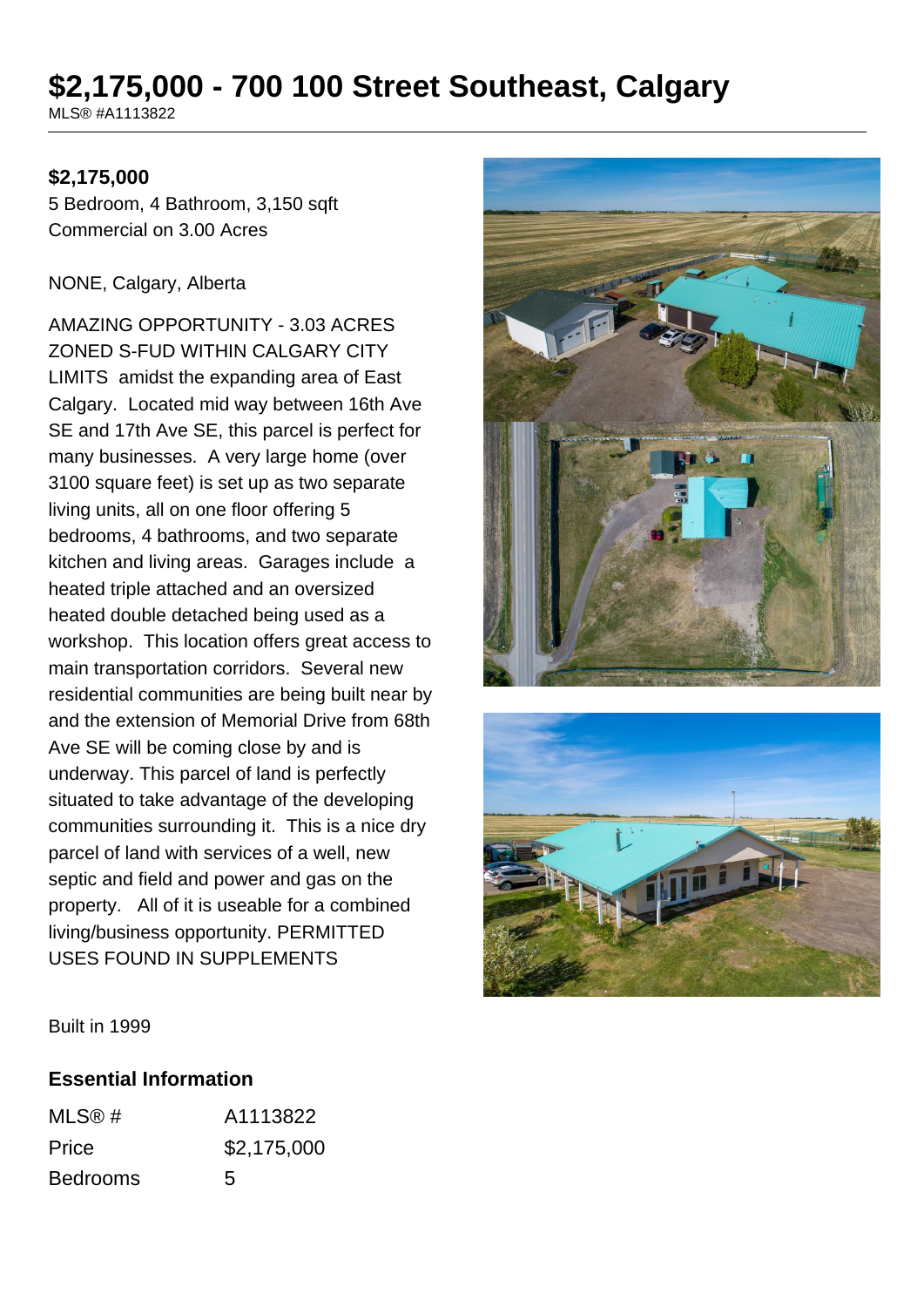| <b>Bathrooms</b>  | 4                                |
|-------------------|----------------------------------|
| <b>Full Baths</b> | 4                                |
| Square Footage    | 3,150                            |
| Lot SQFT          | 131,987                          |
| <b>Year Built</b> | 1999                             |
| <b>Type</b>       | Commercial                       |
| Sub-Type          | <b>Mixed Use</b>                 |
| <b>Style</b>      | Acreage with Residence, Bungalow |
| <b>Status</b>     | Active                           |

## **Community Information**

| Address            | 700 100 Street Southeast |
|--------------------|--------------------------|
| Subdivision        | <b>NONE</b>              |
| City               | Calgary                  |
| Province           | Alberta                  |
| <b>Postal Code</b> | <b>T1X 0L4</b>           |

## **Amenities**

| <b>Parking Spaces</b> | 10                                                           |  |  |  |
|-----------------------|--------------------------------------------------------------|--|--|--|
| Parking               | 220 Volt Wiring, Double Garage Detached, Garage Faces Front, |  |  |  |
|                       | Insulated, Oversized, Triple Garage Attached                 |  |  |  |
| # of Garages          | 5                                                            |  |  |  |

### **Interior**

| Goods Included              | Open Floorplan                                                                                              |                         |
|-----------------------------|-------------------------------------------------------------------------------------------------------------|-------------------------|
| Appliances                  | Dishwasher, Garage Control(s), Refrigerator, Satellite TV Dish, Stove(s),<br>Washer/Dryer, Window Coverings |                         |
| Heating                     |                                                                                                             | Forced Air, Natural Gas |
| Cooling                     | <b>None</b>                                                                                                 |                         |
| <b>Basement Development</b> |                                                                                                             | <b>None</b>             |
| <b>Basement Type</b>        |                                                                                                             | <b>None</b>             |

## **Exterior**

|                       | Exterior Features Private Yard, Storage |
|-----------------------|-----------------------------------------|
| Lot Description       | Open Lot                                |
| Roof                  | Metal                                   |
| Construction          | Wood Frame                              |
| Foundation            | Slab                                    |
| <b>Front Exposure</b> | w                                       |